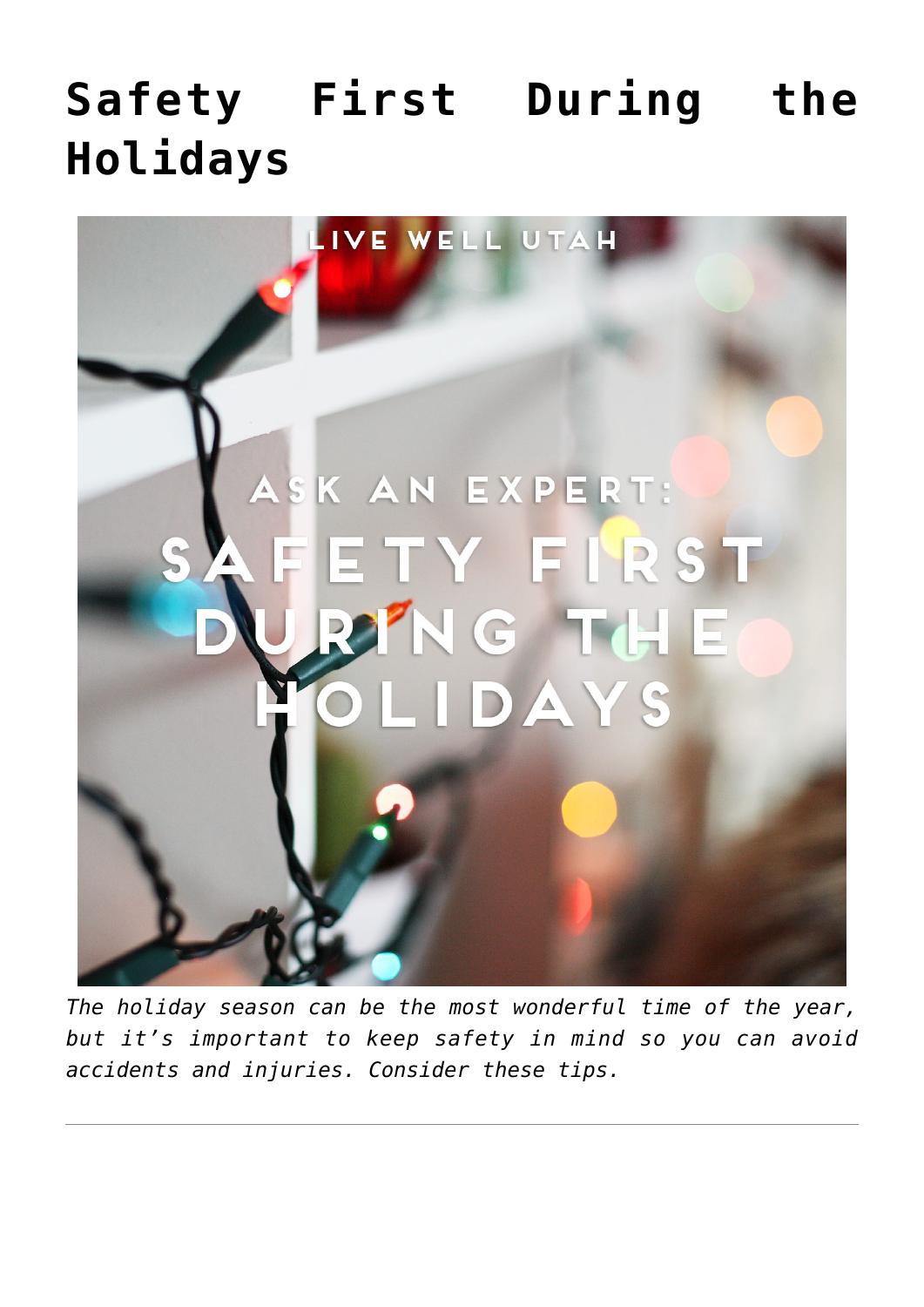## **Toy Safety**

According to the Consumer Product Safety Commission, about 260,000 children were treated in emergency rooms in the United States for toy-related injuries in 2016 and 2015. Tips for selecting toys:

- 1. Consider the age recommendations on the toy, combined with the child's skill set and interests.
- 2. Check out all safety labels to see if the item is flame retardant, flame resistant, washable, non-toxic, etc.
- 3. Be sure to check warning labels for choking hazards and other concerns. The toilet paper roll test is a good one to use. If the item fits through a toilet paper roll tube, it is probably a choking hazard.
- 4. Inspect all toys for sharp points, edges, materials used (glass, metal, brittle plastics) and any removable parts that may pose a hazard if lost or removed. Before giving toys with these hazards, carefully consider the child's age, as well as the ages of younger siblings. This can be a particular problem with game pieces and parts that are safe for older family members, but could be dangerous if left around for babies and toddlers to find.
- 5. Provide proper safety equipment such as helmets and knee pads for bikes, scooters, skateboards, etc.
- 6. Are there strings, cords or ribbons that have the potential to cause strangulation? Long cords on pull toys could be a problem, as well as hanging mobiles in cribs and playpens.
- 7. If paints, crayons or art markers are on your list, look on the packaging for "ASTM D-4236." This means the product has been properly reviewed for potentially toxic contents.
- 8. Inspect toys for damage and make repairs if needed. Keeping toys, play equipment and protective gear in good repair will also help protect children from injury.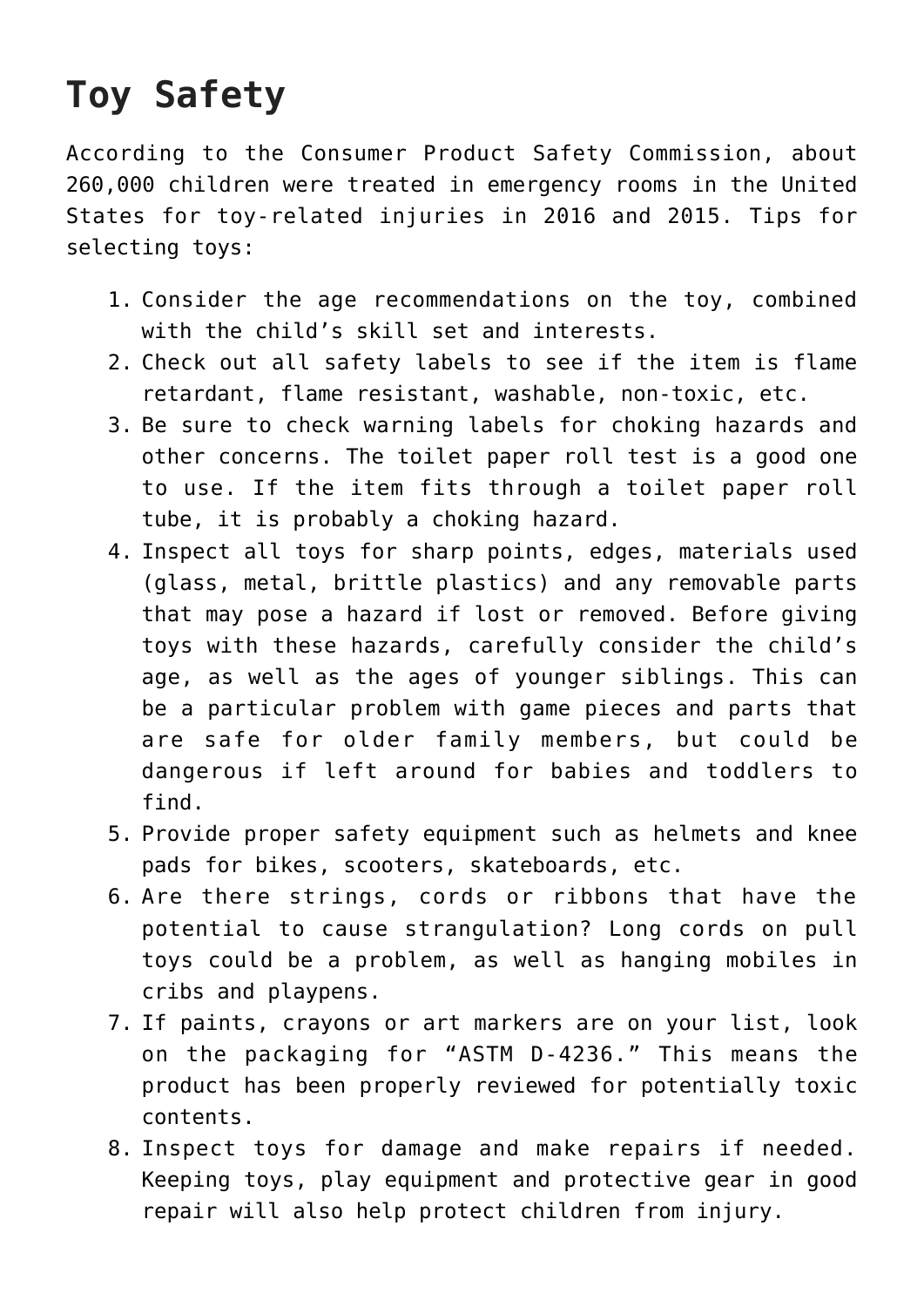9. To receive notices of recalls, visit [www.recalls.gov.](http://www.recalls.gov/) If you think you may have a toy in your home that has been recalled, check the Consumer Product Safety Commission (CPSC) website at [www.cpsc.gov/en/Recalls](http://www.cpsc.gov/en/Recalls).

To report a dangerous product or a product-related injury, go to [www.SaferProducts.gov](http://www.saferproducts.gov/) or call the CPSC's Hotline at (800) 638-2772. You can also obtain news releases and recall information on Twitter @OnSafety or by subscribing to the CPSCs free email newsletters.

## **Electrical Safety**

This time of year, there are far too many house fires associated with electrical mishaps. When buying and using decorations with electricity, consider these reminders:

- 1. Only buy electrical equipment that displays a label showing a nationally recognized safety testing laboratory such as Underwriters Laboratories (UL), Intertek (ETL), or Canadian Standards Association (CSA).
- 2. Be sure to buy decorations and extension cords according to your intended use, whether outdoors or indoors.
- 3. Do not overload extension cords and multi-plug power strips, and do not chain them together.
- 4. Check for cords that are worn out, frayed or split.
- 5. Make sure that cords are not pinched in doors, windows or under heavy furniture, which could damage the cord's insulation.
- 6. Do not remove the ground pin, use a converter to make a three-prong plug fit a two-prong outlet.
- 7. Keep outdoor extension cords clear of snow and standing water.
- 8. Send warranty and product registration forms to manufacturers in order to be notified promptly in the event of a product recall.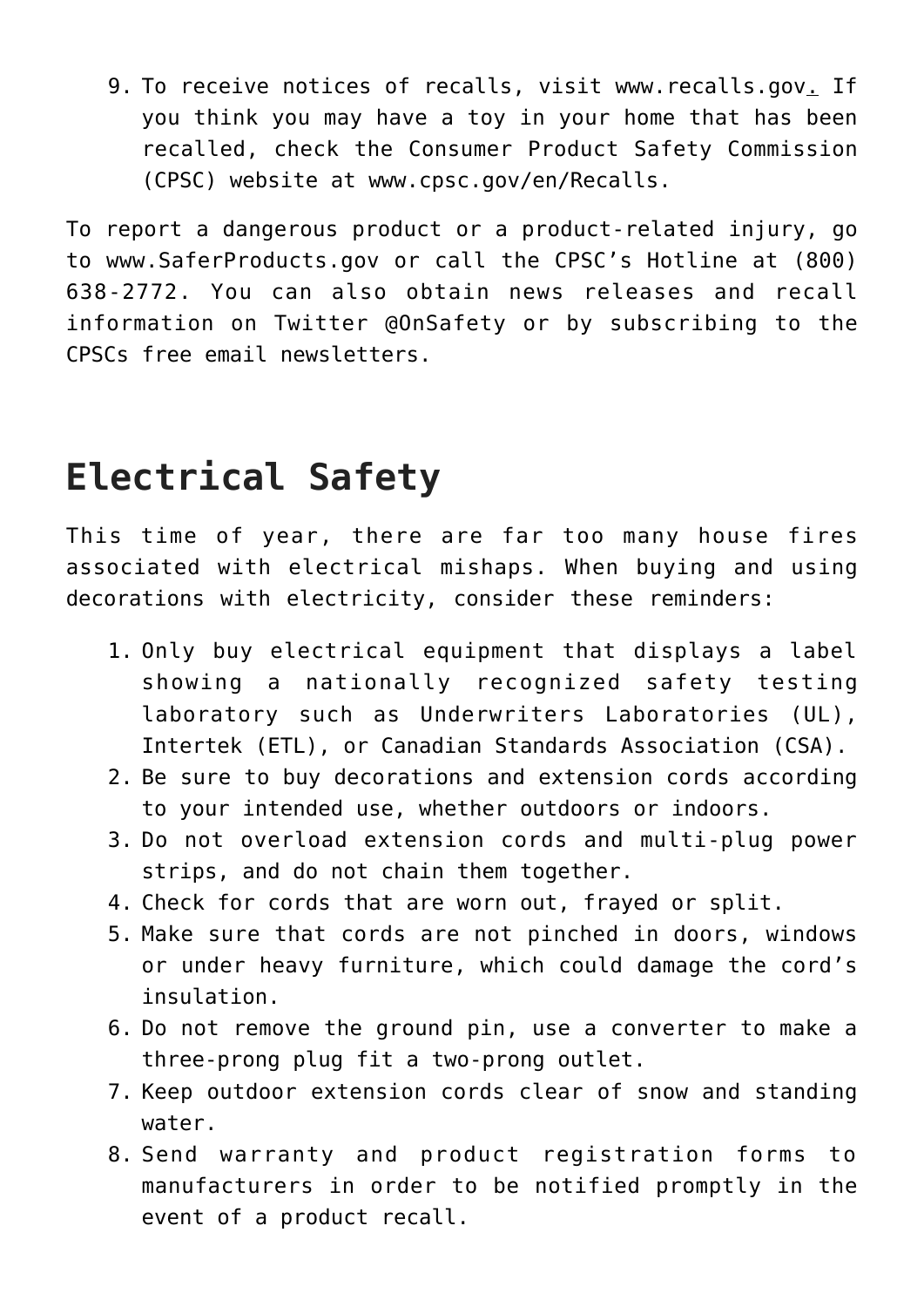- 9. Keep decorations and cards away from fires and other heat sources such as light fittings.
- 10. If you have old Christmas lights, consider buying new ones. Newer options will meet much higher safety standards.
- 11. Don't let children play with lights, as they could swallow the bulbs, and remember to switch off the lights when going out of the house or to bed.
- 12. Consider LED lights. They generate less heat which translates into greater energy-efficiency, but they are also less of a fire risk. LEDs are made with epoxy lenses rather than glass and are much more durable.
- 13. If you have an artificial tree, choose one that is tested and labeled as fire resistant.
- 14. Be wise and cautious when using space heaters, and make sure smoke alarms are working.

## **Food Safety**

While our food supply is one of the safest in the world, some 76 million people a year get sick from food-borne illness, according to the Centers for Disease Control. Consider these food safety tips:

- 1. Clean hands, cutting boards, tools, etc.
- 2. Separate keep raw meats away from other foods, and use separate cutting boards for raw food.
- 3. Cook properly cook foods to the right temperatures, and use a thermometer. Reheat leftovers to 165 F.
- 4. Chill chill food promptly and properly. Illnesscausing bacteria can grow in perishable foods within two hours unless they are refrigerated. Quickly cool down large batches of soups, stews, etc., and store them in shallow pans. Thaw meats in the refrigerator.
- 5. Be especially careful of higher risk foods, such as raw